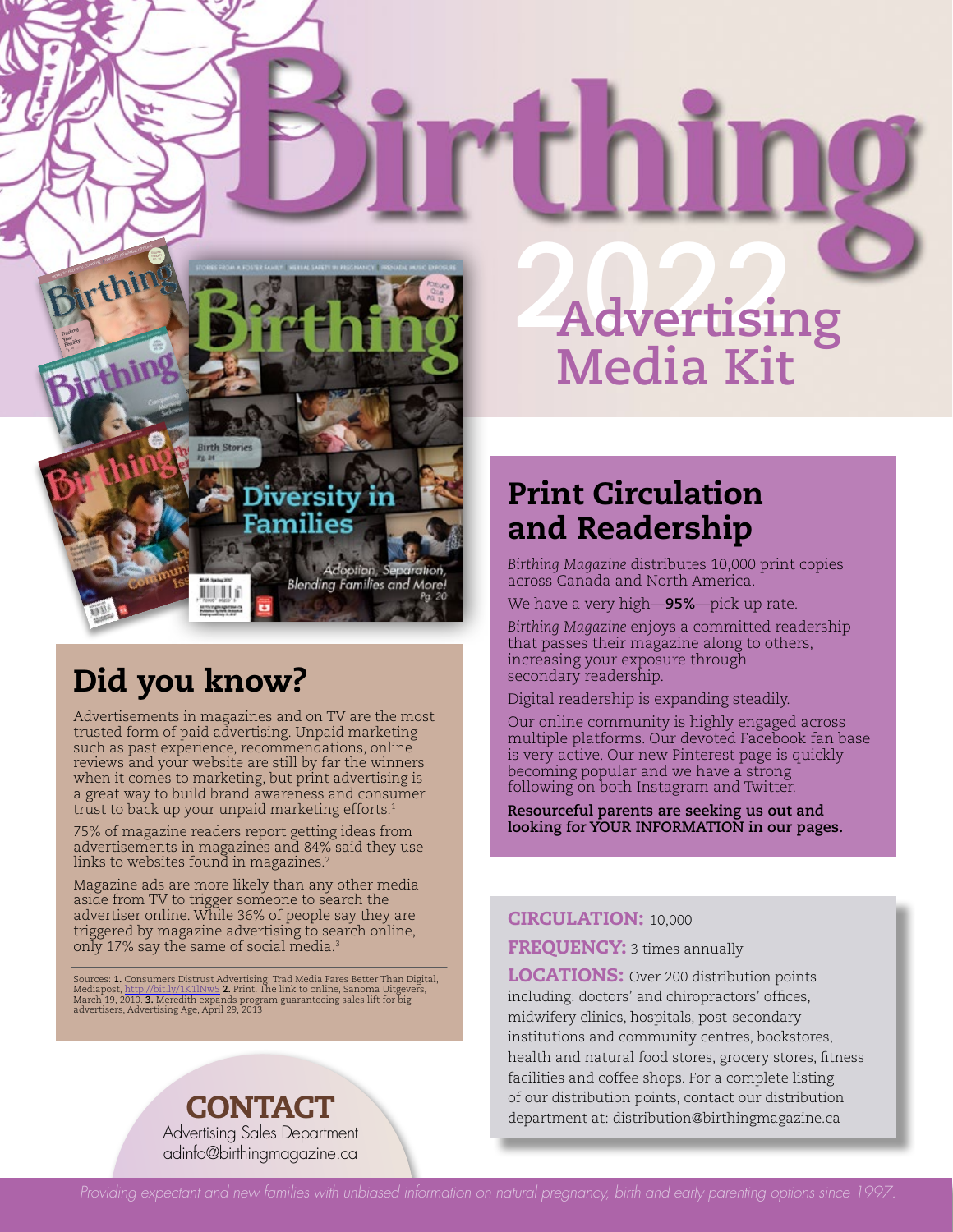## **Print Advertising**

| <b>AD SIZE</b><br><b>AND LOCATION</b>                                                                                                                                                                                                                                                          | <b>1 X ANNUAL</b><br><b>RATE</b>                                                                                                                                           | <b>3 X ANNUAL</b><br><b>RATE</b>                         |                                                            |                                                    |
|------------------------------------------------------------------------------------------------------------------------------------------------------------------------------------------------------------------------------------------------------------------------------------------------|----------------------------------------------------------------------------------------------------------------------------------------------------------------------------|----------------------------------------------------------|------------------------------------------------------------|----------------------------------------------------|
| <b>Back Cover</b>                                                                                                                                                                                                                                                                              | \$1659                                                                                                                                                                     | \$1410                                                   |                                                            |                                                    |
| Inside Cover                                                                                                                                                                                                                                                                                   | \$1425                                                                                                                                                                     | \$1210                                                   |                                                            |                                                    |
| Full page                                                                                                                                                                                                                                                                                      | \$1349                                                                                                                                                                     | \$1150                                                   |                                                            | AD SIZES (W x H, INCHES)                           |
| $1/2$ page                                                                                                                                                                                                                                                                                     | \$675                                                                                                                                                                      | \$575                                                    | * Bleed ads should<br>be built to trim size                |                                                    |
| $1/3$ page                                                                                                                                                                                                                                                                                     | \$425                                                                                                                                                                      | \$360                                                    | and images extended<br>0.25" on all edges                  |                                                    |
| $1/4$ page                                                                                                                                                                                                                                                                                     | \$310                                                                                                                                                                      | \$265                                                    |                                                            |                                                    |
| <b>Business Card</b>                                                                                                                                                                                                                                                                           | \$210                                                                                                                                                                      | \$179                                                    |                                                            |                                                    |
|                                                                                                                                                                                                                                                                                                |                                                                                                                                                                            |                                                          |                                                            |                                                    |
| <b>2022 DEADLINES</b>                                                                                                                                                                                                                                                                          |                                                                                                                                                                            |                                                          | <b>FULL PAGE</b>                                           | $1/2$ PAGE                                         |
| <b>SPRING</b><br>Published on:<br>March 15                                                                                                                                                                                                                                                     | SUMMER/AUTUMN<br>Published on:<br>July 15                                                                                                                                  | <b>WINTER</b><br>Published on:<br>November 15            | $8 \times 10.65*$                                          | <b>HORIZONTAL</b><br>$7 \times 4.75$               |
| Commitment due:<br>January 10                                                                                                                                                                                                                                                                  | Commitment due:<br>May 12                                                                                                                                                  | Commitment due:<br>September 11                          |                                                            |                                                    |
| Ad materials and<br>payment in full due:<br>January 17                                                                                                                                                                                                                                         | Ad materials and<br>payment in full due:<br>May 19                                                                                                                         | Ad materials and<br>payment in full due:<br>September 18 |                                                            |                                                    |
|                                                                                                                                                                                                                                                                                                |                                                                                                                                                                            |                                                          |                                                            |                                                    |
| Advertising must comply to Birthing Magazine technical specifications.<br>Content may be asked to meet certain visual standards. Graphic design<br>assistance is available at a rate of \$65/hr in addition to the listed ad rate.<br>Contact adinfo@birthingmagazine.ca for more information. |                                                                                                                                                                            |                                                          | $1/3$ PAGE<br><b>VERTICAL</b><br>$2.22 \times 9.75$        | $1/3$ PAGE<br><b>HORIZONTAL</b><br>$7 \times 3.07$ |
| without notice.                                                                                                                                                                                                                                                                                | Rates are for space only, are on a per issue basis, and are subject to change                                                                                              |                                                          |                                                            |                                                    |
| result in your ad not being published.                                                                                                                                                                                                                                                         | Full payment is due at time of ad submission. Failure to pay at this time will                                                                                             |                                                          |                                                            |                                                    |
| Advertising prices do not include GST.                                                                                                                                                                                                                                                         | No cancellations will be accepted after the ad commitment deadline.                                                                                                        |                                                          |                                                            |                                                    |
| or photography that does not comply.                                                                                                                                                                                                                                                           | Birthing Magazine endorses the World Health Organization's International Code of<br>Marketing of Breastmilk Substitutes, and chooses not to accept advertising, editorial, |                                                          |                                                            |                                                    |
|                                                                                                                                                                                                                                                                                                |                                                                                                                                                                            |                                                          | $1/2$ PAGE                                                 | $1/4$ PAGE                                         |
|                                                                                                                                                                                                                                                                                                |                                                                                                                                                                            |                                                          | <b>VERTICAL</b>                                            | $3.375 \times 4.75$                                |
| FILE SPECIFICATIONS FOR PRINT ADS:                                                                                                                                                                                                                                                             |                                                                                                                                                                            |                                                          | $3.375 \times 9.75$                                        | <b>BUSINESS CARD</b><br>$3.375 \times 2.25$        |
|                                                                                                                                                                                                                                                                                                | 300 dpi (min.)   TIFF, JPEG or press-optimized PDF   CMYK colour space                                                                                                     |                                                          |                                                            |                                                    |
| • No spot or Pantone colours.                                                                                                                                                                                                                                                                  |                                                                                                                                                                            |                                                          |                                                            |                                                    |
| • All ads must be supplied electronically via online file sharing (i.e., Dropbox, Google<br>Drive, etc.), e-mail (adinfo@birthingmagazine.ca-6 MB max. file size) or disk.                                                                                                                     |                                                                                                                                                                            |                                                          |                                                            | <b>CONTACT</b>                                     |
| • Colour cannot be guaranteed on ads supplied without a colour match print.                                                                                                                                                                                                                    |                                                                                                                                                                            |                                                          | Advertising Sales Department<br>adinfo@birthingmagazine.ca |                                                    |

**Birthing**